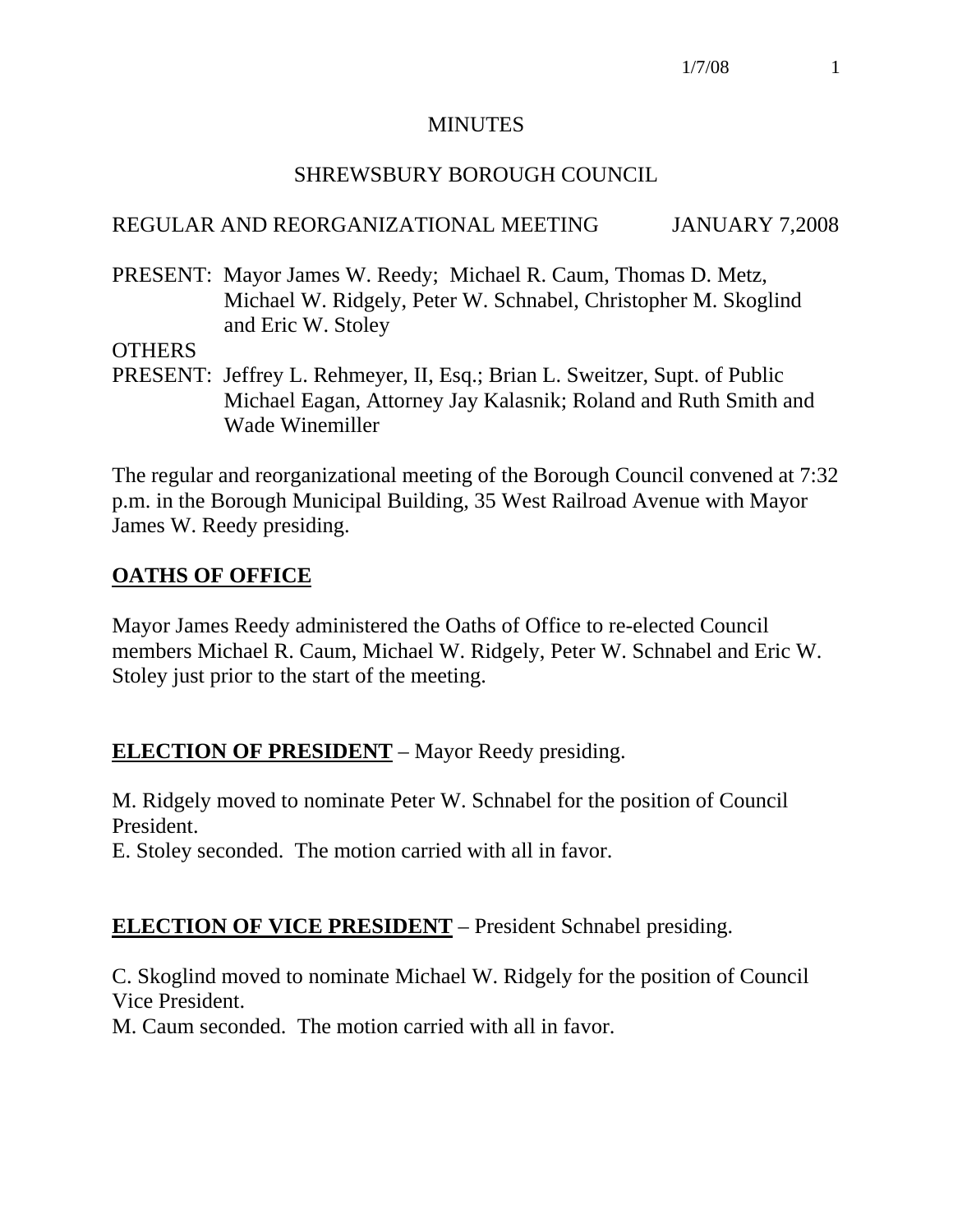## **APPOINTMENTS BY COUNCIL**

Secretary- Cindy L. Bosley

Assistant Secretary – Shirley M. Shaw

Treasurer – Cindy L. Bosley

Borough Solicitor – Jeffrey L. Rehmeyer, II, Esq. of CGA Law Firm

Zoning Hearing Board Solicitor – Harry L. McNeal, Jr., Esq.

Sewage Enforcement Office – David Brown

Auditor – Dotzel & Company

Zoning/Building Permit Officer/Building Inspector – EML (Codes Enforcement), Inc. – appointed  $3<sup>rd</sup>$  party agency for building code enforcement and zoning office E. Michael Lee as Codes Enforcement Officer including building and zoning & BCO officer, Herbert Daugherty as Codes Enforcement Officer including building and zoning & BCO officer, Commonwealth Code Inspection Service, Inc. as alternate Assistant building inspection agency – on call by EML, Inc. only. Peter Schilling is appointed as alternate BCO officer

Borough Engineer – James R. Holley, P.E. of James R. Holley & Associates

Planning Commission Engineer – James R. Holley, P.E. of James R. Holley & Associates

M. Ridgely moved to approve the above appointments. C. Skoglind seconded. The motion carried with all in favor.

Southern Regional Police Commission

James W. Reedy, Mayor Richard R. Buchanan, Council Representative Vacant, Citizen Representative (see amended motion)

Police Civil Service

Michael R. Caum

Police Pension Committee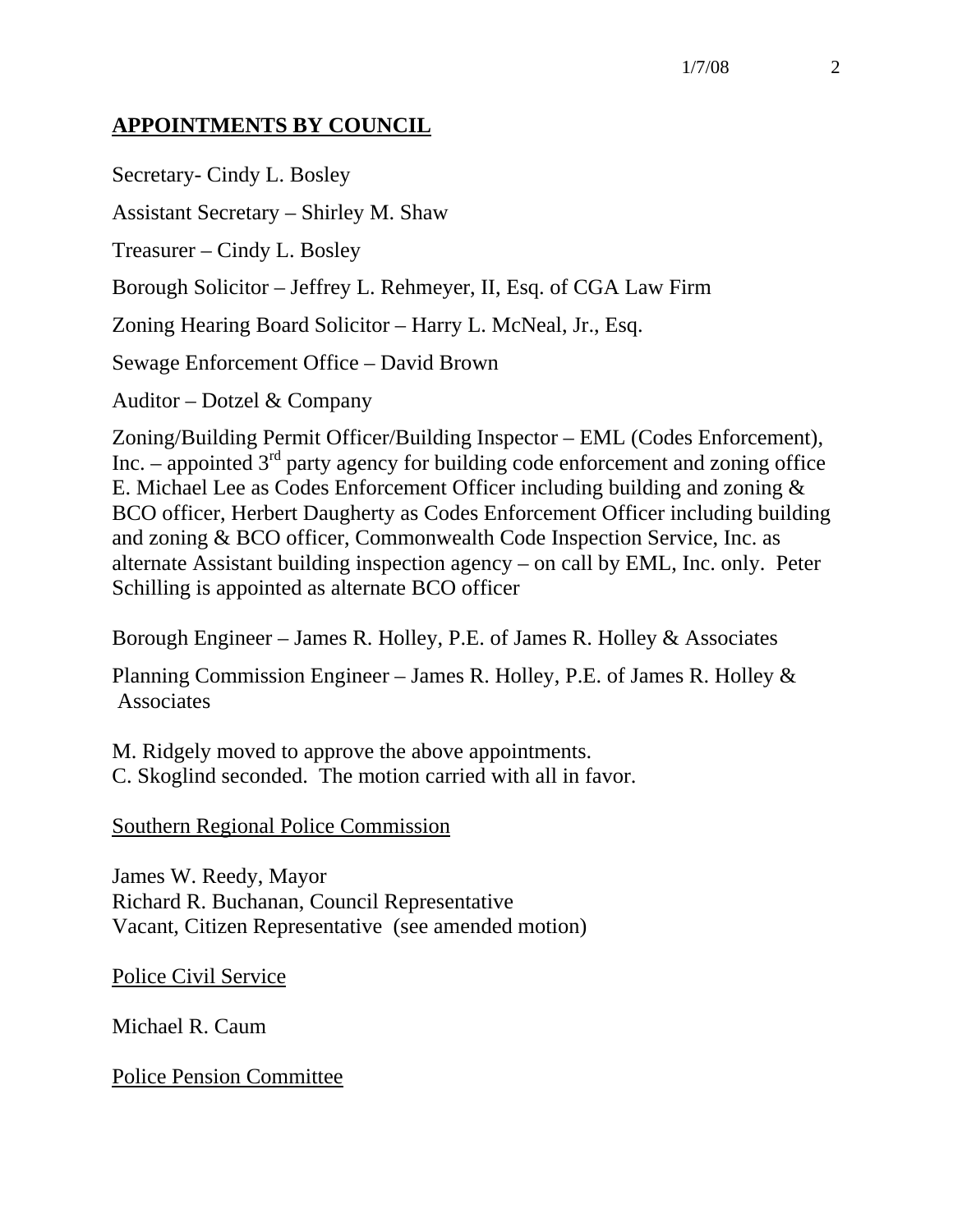James W. Reedy, Mayor

SYC Planning Commission

Todd R. Grove George Smith – alternate

E. Stoley moved to approve the above appointments.

M. Caum seconded. The motion carried with all in favor.

E. Stoley amended the motion to appoint Peter W. Schnabel as temporary citizen representative to the Southern Regional Police Commission until the vacancy can be filled.

C. Skoglind seconded. The motion carried with all in favor.

### **OTHER APPOINTMENTS**

Water & Sewer

Richard R. Buchanan, Chairman Eric W. Stoley Michael R. Caum

Public Roads & Lighting

Christopher M. Skoglind, Chairman Eric W. Stoley Michael R. Caum

Public Safety, Welfare and Personnel

Michael R. Caum, Chairman Richard R. Buchanan Eric W. Stoley

Public Lands & Buildings and Finance

Michael W. Ridgely, Chairman Christopher M. Skoglind Thomas D. Metz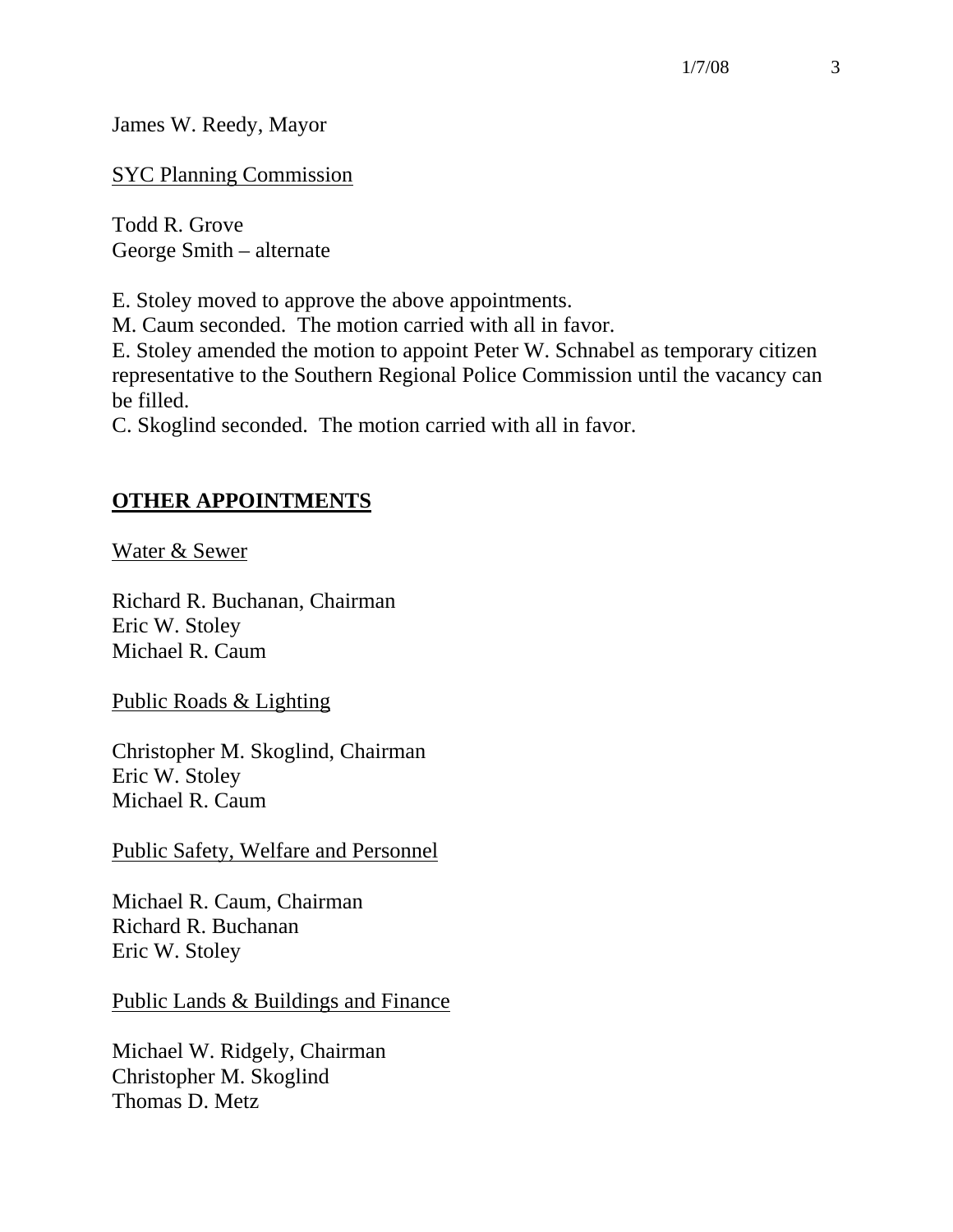#### Subdivision, Land Development and Zoning

Eric W. Stoley, Chairman Michael R. Caum Thomas D. Metz

Retirement Committee: Trustees Pension

Christopher M. Skoglind, Chairman Michael W. Ridgely

Chief Administrative Officer of Pension Plan

Christopher M. Skoglind

Local Government Advisory Committee

Thomas D. Metz Michael R. Caum – alternate

Council of Governments

Thomas D. Metz Richard R. Buchanan – alternate

York Adams Tax Bureau

Thomas D. Metz Michael R. Caum – alternate

Tax Payers Bill of Rights

Eric W. Stoley

Emergency Management Representative

Eric W. Stoley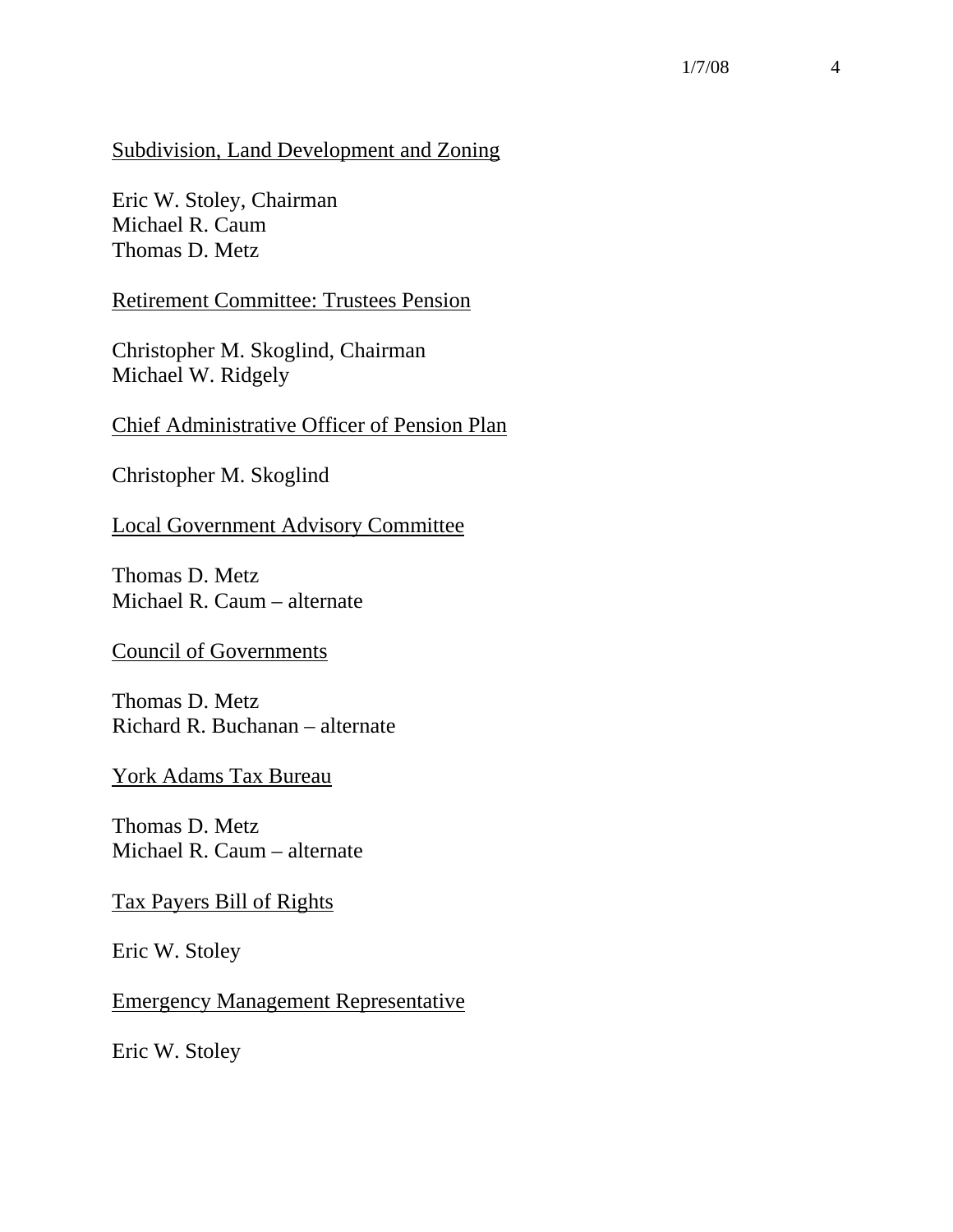1/7/08 5

Vacancy Board

Christopher M. Skoglind George Smith – Registered Elector

E. Stoley moved to approve the above appointments. C. Skoglind seconded. The motion carried with all in favor.

Emergency Management Director/Coordinator

John A. Fornadel, Coordinator Nathan Kirschman, Assistant

C. Skoglind moved to appoint John Fornadel and Nathan Kirschman as the Emergency Management Director and Assistant. E. Stoley seconded. The motion carried with all in favor.

Public Information Officer

Nathan Kirschman

C. Skoglind moved to appoint Nathan Kirschman as the Public Information Officer E. Stoley seconded. The motion carried with all in favor.

Traffic and Access Control Officer

Ronald Hontz

C. Skoglind moved to approve Ronald Hontz as the Traffic and Access Control Officer.

M. Ridgely seconded. The motion carried with all in favor.

## **CITIZEN'S COMMENTS**

#### **APPROVAL OF MINUTES**

E. Stoley moved to approve the minutes of the December 12 and 26 meetings. M. Caum seconded. The motion carried with all in favor with C. Skoglind abstaining from approving the December 26 minutes as he was not at the meeting.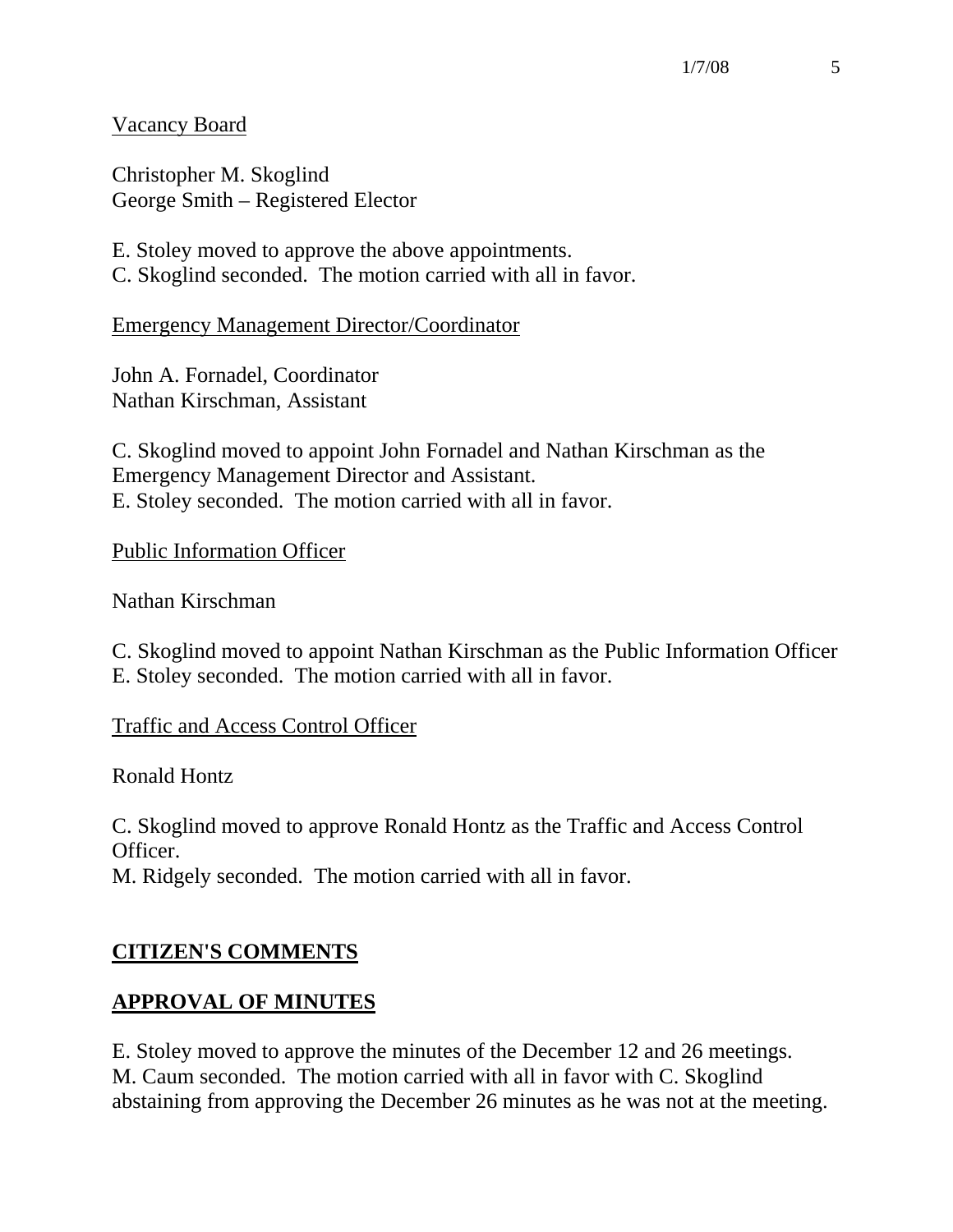# **APPROVAL OF EXPENDITURES AND REPORT OF ACCOUNTS**

The November and December reports will be approved at the February meeting.

## **BILL LIST**

The bill list was presented for December: General fund: check numbers 8693 through 8750; Water fund: check numbers 3911 through 3932; Sewer fund: check numbers 3817 through 3828; Highway Aid fund: check numbers 754 through 757.

M. Ridgely moved to approve the bill list for December, 2007.

T. Metz seconded. The motion carried with all in favor.

# **SUBDIVISION AND LAND DEVELOPMENT BUSINESS**

#### Michael Eagan and Attorney Jay Kalasnik regarding 380 North Main Street

Some of the neighbors within close proximity of 380 North Main Street attended a meeting with Mr. Eagan and Attorney Kalasnik to discuss allowing light warehousing in the warehouse portion of the property. A proposal was since mailed to those residents in attendance and was presented to the Council. Mr. and Mrs. Roland Smith and Wade Winemiller were present and stated the agreement is not correct. Mr. Winemiller would like to see a restriction on the number of deliveries allowed per day. It was questioned why these discussions are taking place when the zoning hearing board denied both applications. The first decision for a car lot was appealed to the Commonwealth Court of Common Pleas and it is unknown what the outcome of that decision could be so the Borough is negotiating for the low impact warehouse use, which was the second application request.

Sol. Rehmeyer was authorized to prepare a draft agreement listing the items in Attorney Kalasnik's letter and to include the hour restrictions for deliveries and limit deliveries to three a day. The agreement will be sent to Attorney Kalasnik and the nine residents who attended the November meeting. Comments from the agreement are to be in writing. This agreement will cease if the property is transferred out of Mr. Eagan's ownership.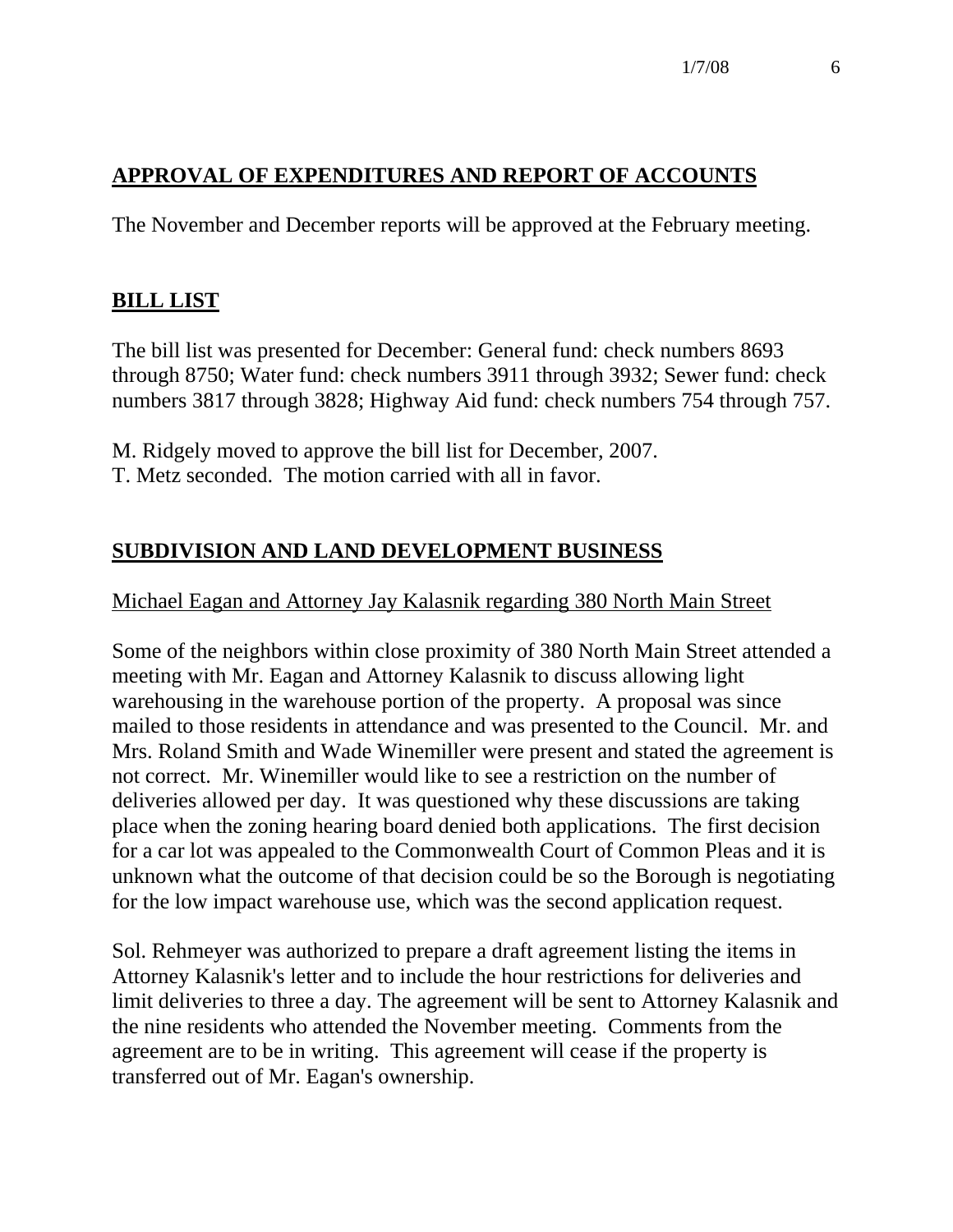## Southern Regional Police

The next meeting will be February 6.

# **REPORTS**

#### Codes Enforcement

Codes Enforcement's year-end report was submitted for review. The revised fee schedule for EML (Codes Enforcement), Inc. and Commonwealth Code Inspection Service was approved as per the outline attached to the minutes.

E. Stoley resolved to approve the revised fee schedule of EML (Codes Enforcement) and Commonwealth Code Inspection Service. C. Skoglind seconded. The motion carried with all in favor.

# **OTHER REPORTS**

#### **Water & Sewer**

#### Sewer Flows

For 2007, the sewer flows were at the lowest since the drought years in 2001 and 2002. The 2007 flows are 270.579 million gallons with 37.18 inches of precipitation. The 2006 flows were 277.244 million gallons with 43.67 inches of precipitation. More time can be spent on televising after the water connections and well closings are completed.

#### Water Connection Project

The cost to connect 29 and 29A Valley Road water services was over \$11,000.00 because of a creek crossing. Two of the thousand dollar credits will be applied since there are two separate properties.

One property owner has not responded yet and a certified letter will be sent giving her until January 31 to respond or we will seek other remedies.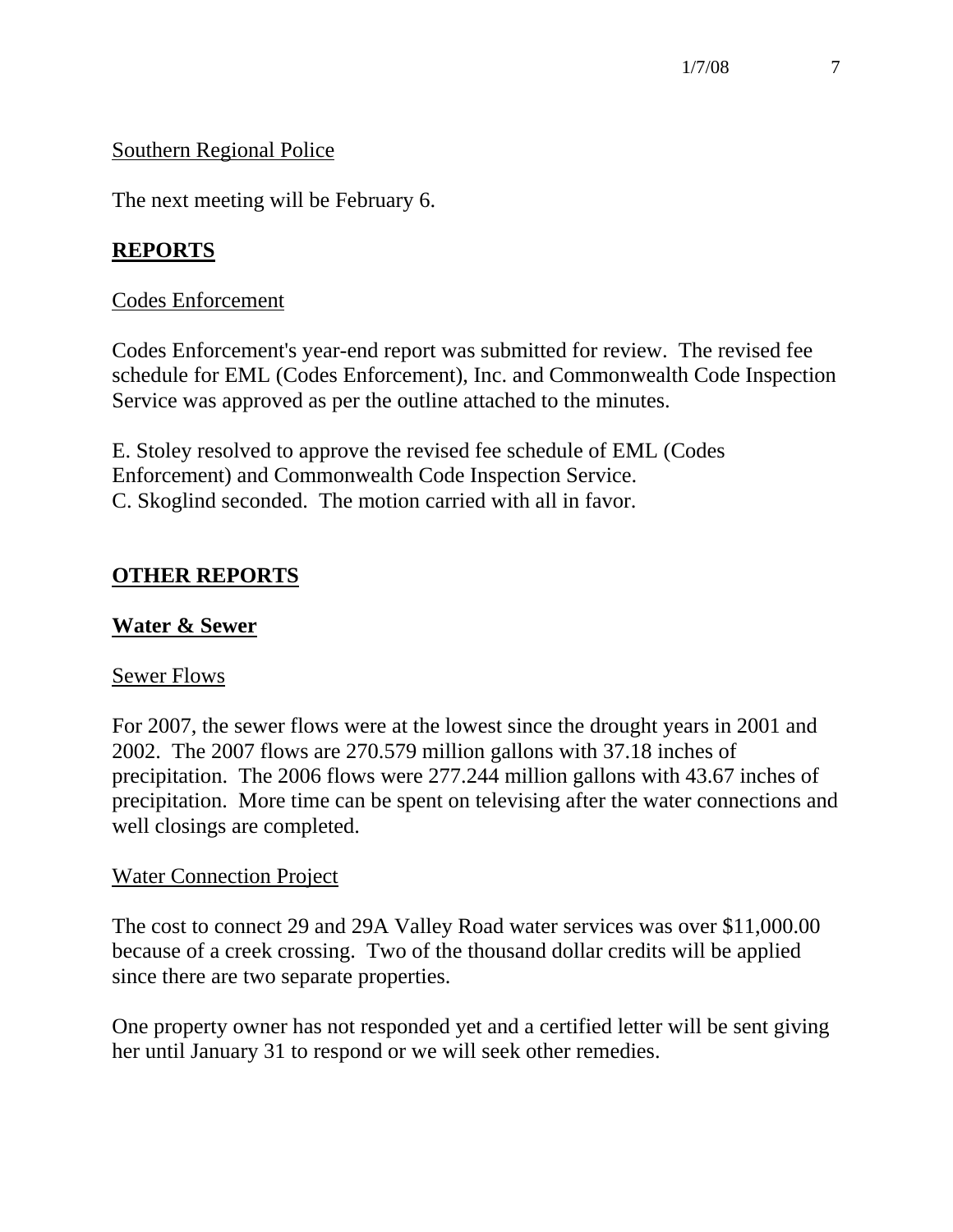#### Abandoned Sewer Pump Station

The old sewer pump station on Valley Road could be of use to York Township. We had bid it out for sale a few years ago with no response. The value is less than \$1,000.00.

M. Ridgely moved to donate the old sewer pump station to York Township providing they do all the labor to have it removed and crusher run and dirt put in place.

E. Stoley seconded. The motion carried with all in favor.

## **Public Roads & Lighting** – Christopher M. Skoglind

Eng. Holley was asked to get the street bid paperwork done early.

## **Public Lands, Buildings and Finance** – Michael W. Ridgely

#### Audit Fees

Dotzel & Company sent the revised confirmation letter to lock in the 2007, 2008 and 2009 audit fees.

#### Sidewalk Tour

M. Caum suggested the process be started to apply for grants to replace sections of sidewalks and curbs as needed. B. Sweitzer offered to measure the area toured. We should inquire if PennDOT plans to do any curbing work in the Borough.

## **ENGINEER'S REPORT**

#### **EXECUTIVE SESSION**

An executive session was called at 8:30 p.m. to discuss pending litigation. The meeting was reconvened at 8:47 p.m.

# **SOLICITOR'S REPORT**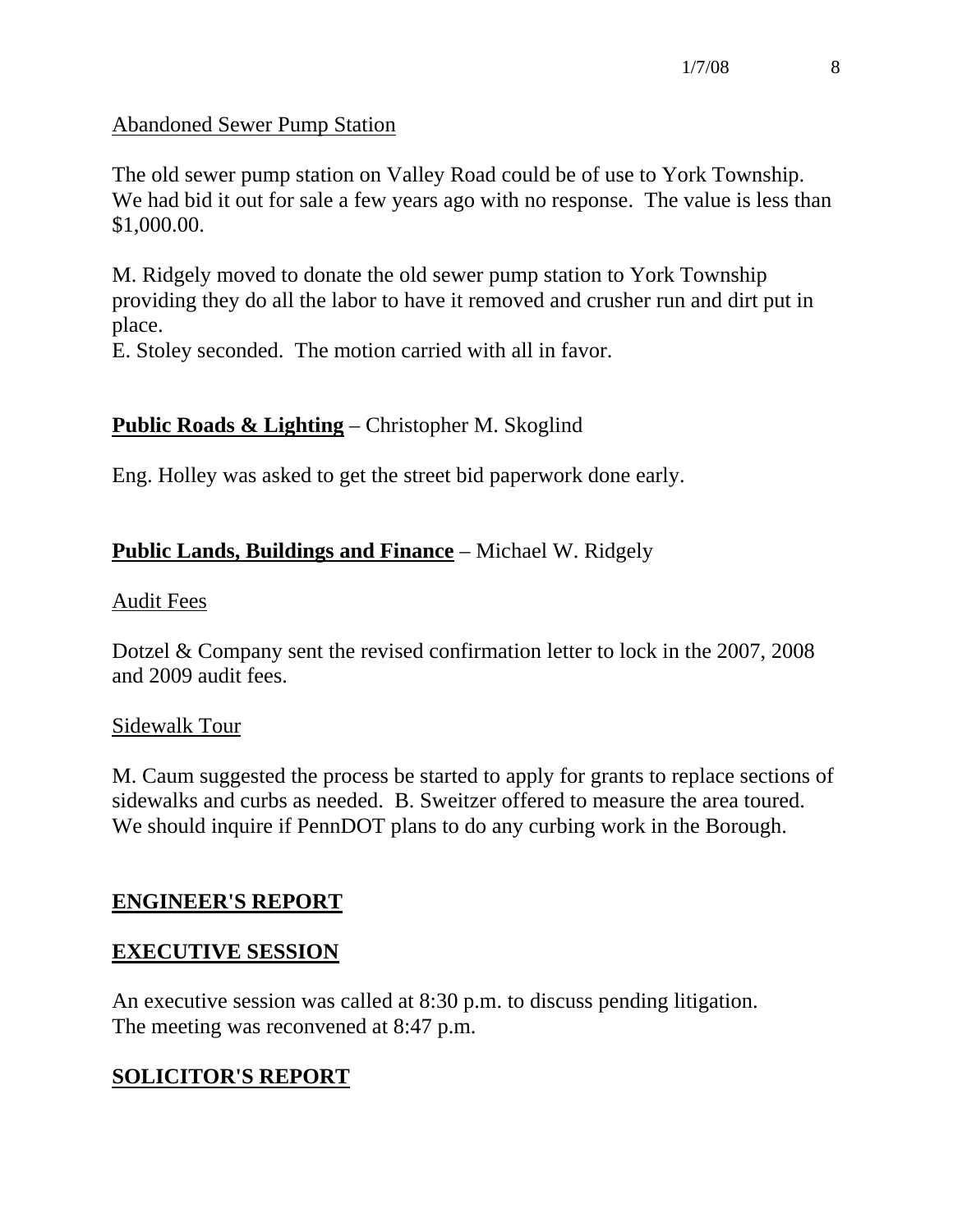Disposal of Borough Owned Property

Under Section 1201 of the Borough Code, a municipality is allowed to donate equipment if the value is less than \$1,000.00 or if it goes to another municipality (pump station).

#### Decrease of Sewer Rates

E. Stoley moved to adopt Resolution 2008-1 to decrease the sewer rates effective the first quarter billing. M. Caum and M. Ridgely seconded. The motion carried with all in favor.

#### Increase of Water Rates

E. Stoley moved to adopt Resolution 2008-2 to increase the water rates effective the first quarter billing. M. Caum seconded. The motion carried with all in favor.

### **Public Safety, Welfare and Personnel** – Michael R. Caum

#### **Secretary's Report** – Cindy L. Bosley

The audit of the 2007 records will start the week of January 21.

**York Adams Tax Bureau** – Thomas D. Metz

## **Subdivision, Land Development and Zoning** – Eric W. Stoley

## **Planning Commission/Regional Planning Commission**

## **UNFINISHED BUSINESS**

#### **NEW BUSINESS**

Re-appointments:

John E. Hoover to the Municipal Authority: new term to expire 1/1/2013